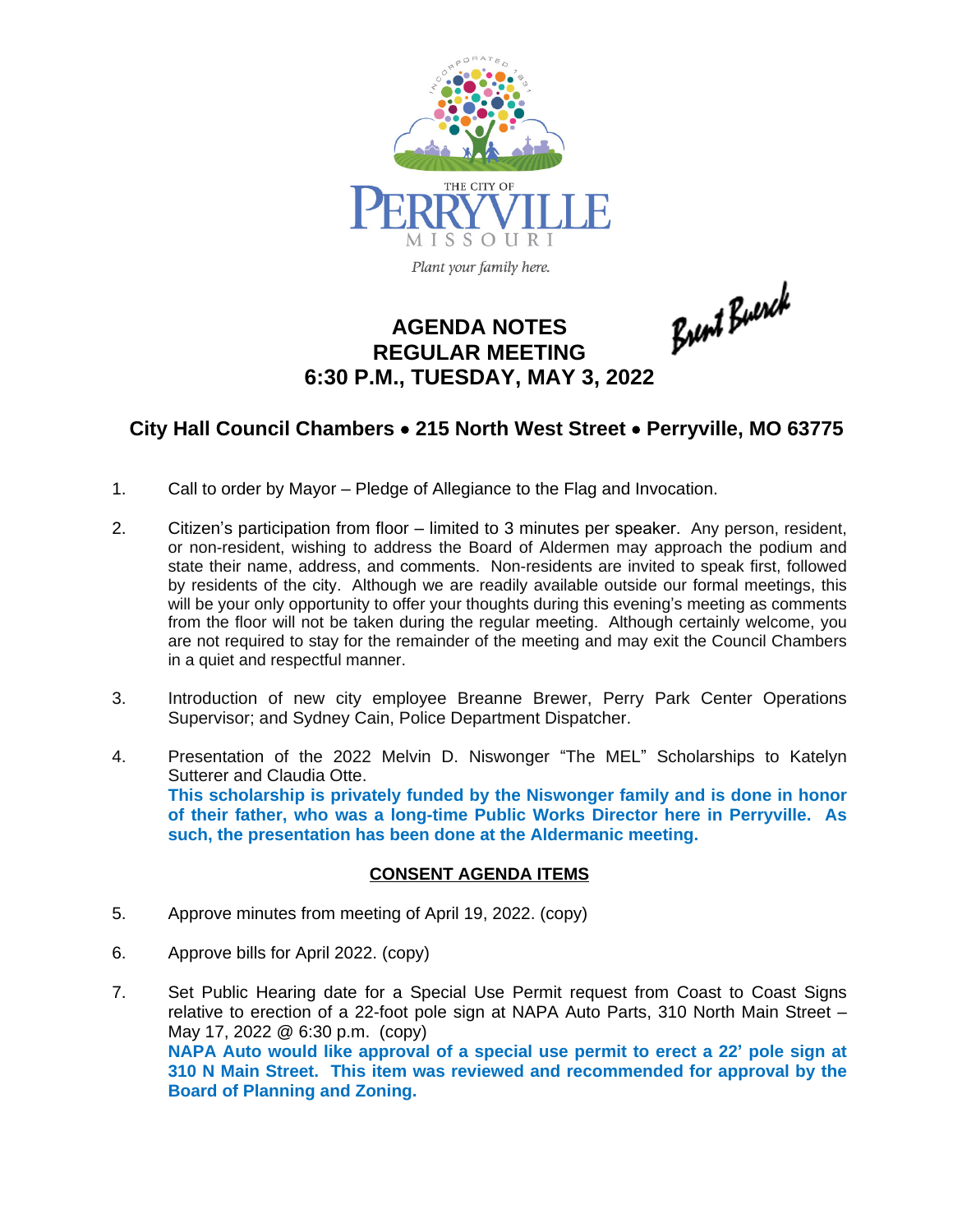- 8. Approve Final Pay Application to Cotner Electric Company, Inc., relative to PPC Electric Service Upgrades (\$781.60) and Invoice 10890 for additional electrical assistance for generator testing (\$420.00) - \$1,201.60. (copy) **Although the Board did a direct purchase for the equipment, we have contracted with an electrician for its installation. Our engineers at Strickland were present and supervised the installation and testing. Everything, included the transfer switch, was tested and functioned as expected.**
- 9. Approve Pay Application 2 to Zoellner Construction relative to Impound Building Project \$101,418.85. (copy) **This is the second payment to Zoellner Construction for the Impound Building.**
- 10. Approve Pay Request 1 to Earth First Contractors, LLC relative to Fire Station Utility Main Extension Project - \$95,124.64. (copy) **This is the contracted installation of water and sewer mains for the new fire station along Perryville Boulevard.**
- 11. Approve Pay Application 1 to Meinershagen Roofing & Sheet Metal relative to Perry Park Center Roofing Project \$127,146.60. (copy) **This was likely Phase 1 of the Perry Park Center roof replacement as other portions will be tackled in future years. This portion was in the worse condition by far and was a source for frequent leaks, despite staff and contractor efforts to patch and repair the existing roof. This roof will carry a 30-year warranty.**

**NOTE: The estimated price for each of the first twenty years found in the base package averaged roughly \$6,213.80/year. By selecting the alternate option, we installed a higher quality material and added an additional 10 years of warranty coverage for the average price of \$2,840.50/year (for years 21-30).**

- 12. Approve bids received for the Perry Park Center HVAC Maintenance and award to Premium Mechanical and Automation, Inc., per recommendation of Parks & Recreation Director Cadwell. (copy) **The existing contract was let in 2019, when everything was brand new and carried a full warranty. Premium Mechanical is our current vendor and, with this contract, will continue to provide ongoing maintenance and support with the HVAC systems at the Perry Park Center.**
- 13. Approve plans and specifications for construction of Fire Station No. 2. (copy available for review at meeting) **Plans and specifications are ready for Board approval. Upon approval, Zoellner Construction will work to secure final bids and a greatest maximum price.**
- 14. Approve Request for Downtown Activity from John K. Brown for the 4<sup>th</sup> Annual Fall Craft Fair & Festival – October 15, 2022. (copy) **Similar to last year, this event includes regional artisans and will again be located on North Jackson Street between Ste. Marie Street and Grand Avenue.**
- 15. Confirm approval of AmVet's request for outdoor music on April 30, 2022, at 1203 West. St. Joseph Street from 6:30 p.m. to 11:00 p.m. **This request is somewhat like what was previously requested and approved for the Perryville Elks Lodge. Staff missed the last agenda but confirmed Board support via phone survey. This item will make that decision official and provide a record of it.**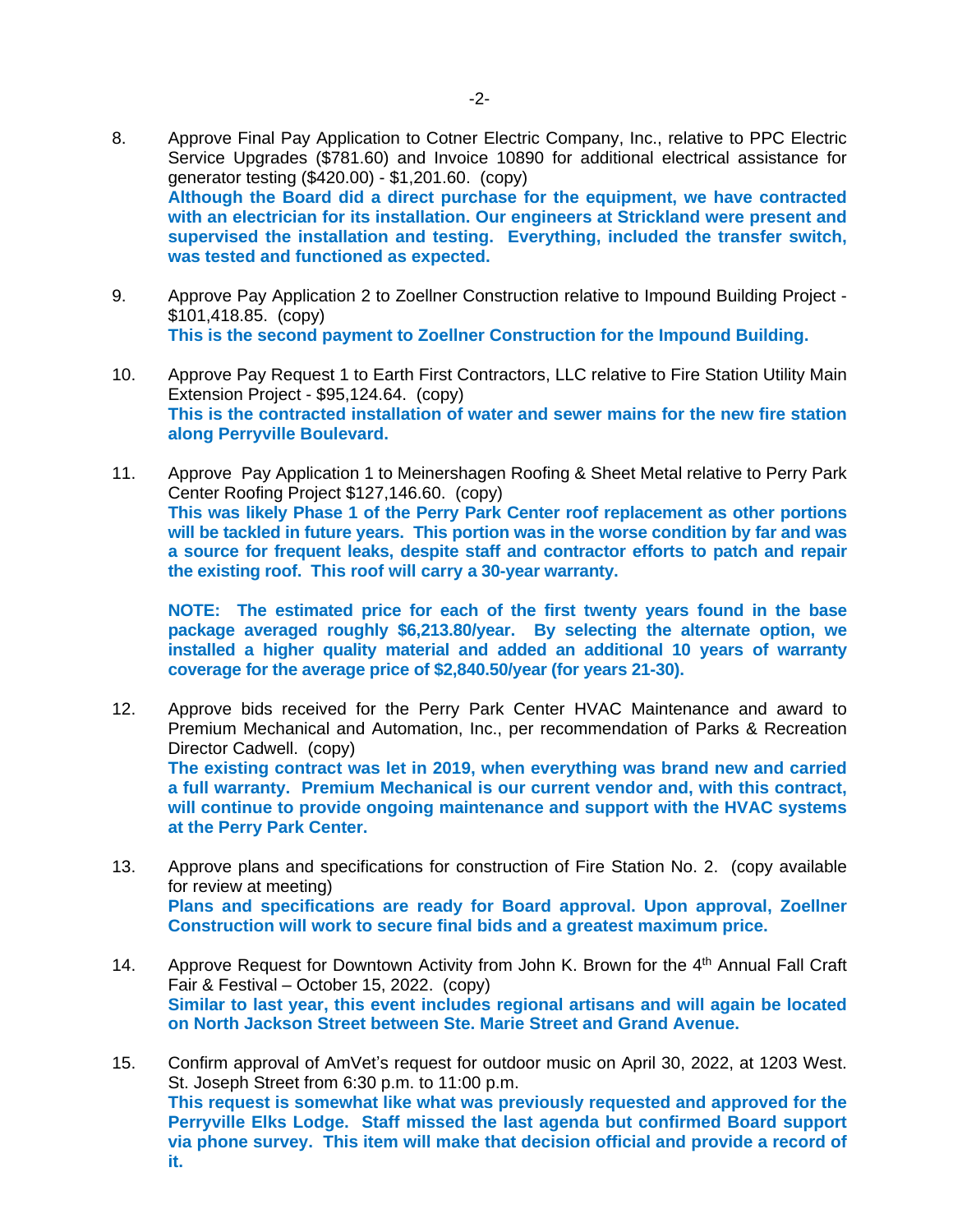16. Approve Mayor's appointments for:

#### Perry County EDA Board – 2 year term

| <b>Larry Riney</b> | - appointment to fulfill remaining unexpired 2 year term of Ken Baer |
|--------------------|----------------------------------------------------------------------|
| Doug Martin        | - appointment to fulfill remaining unexpired 1 year term of Tom Guth |

### **END OF CONSENT AGENDA**

- 17. Discussion regarding sidewalks. (copy) **Staff has a couple of requests pending for sidewalk installation. Additionally, the Sidewalk Committee has a new chairman and members. Staff has provided the history on this issue for Board review and is looking for Board confirmation existing policies remain in place and such work may continue. It is staff's hope that final direction may be received and this issue settled so we have a consistent policy position going forward.**
- 18. Resolution No. 2022-04 Authorizing the filing of an application with the Missouri Department of Natural Resources, State Revolving Fund Program, for a loan under the Missouri Clean Water Law. (copy) **This will update the City's record at MoDNR to show Mayor Riney being the official signature necessary for all State Revolving Loan Fund (commonly referred to as SRF) paperwork going forward.**
- 19. Bill No. 6289 for Ordinance 6506 Entering into a Police Officer Training Employment Agreement with James Rhoden - second reading and final passage. (copy) **Mr. Rhoden will be the second Police Cadet hired under the Board's new Cadet Program. He is being brought in now for licensure and training and will be ready to fill a position being vacated due to another officer's retirement in August of this year.**
- 20. Bill No. 6290 for Ordinance Entering into an agreement with Premium Mechanical and Automation, Inc, relative to Perry Park Center HVAC Maintenance - first reading. (copy enclosed - may be read by title only) **See Item 12 above.**
- 21. Bill No. 6291 for Ordinance Accepting easements from property owners abutting a sinkhole in the 1000 block of West St. Joseph Street - first reading. (copy enclosed - may be read by title only) **This particular sinkhole is located adjacent to several properties and required separate easements from Brown Ventures, Inc.; Randall and Tamara Rellergert; Joshua and Daria Stevens; Virginia E. Werle; and Larry J. Winkler Living Trust and the Brenda K. Winkler Living Trust.**
- 22. Bill No. 6292 for Ordinance Entering into an agreement with Utility Safety & Design, Inc., relative to Engineering Model of Perryville Natural Gas System - first reading. (copy enclosed - may be read by title only) **This master plan was included in the budget a couple year's back and will help determine the future needs of the natural gas system. Although under contract at the time, the City's gas engineer resigned prior to the work being completed. As proposed, this project includes the following highlights:**
	- **1. Overall master plan for the City of Perryville's gas system, looking forward at least 10 years and considering changing sentiments for natural gas;**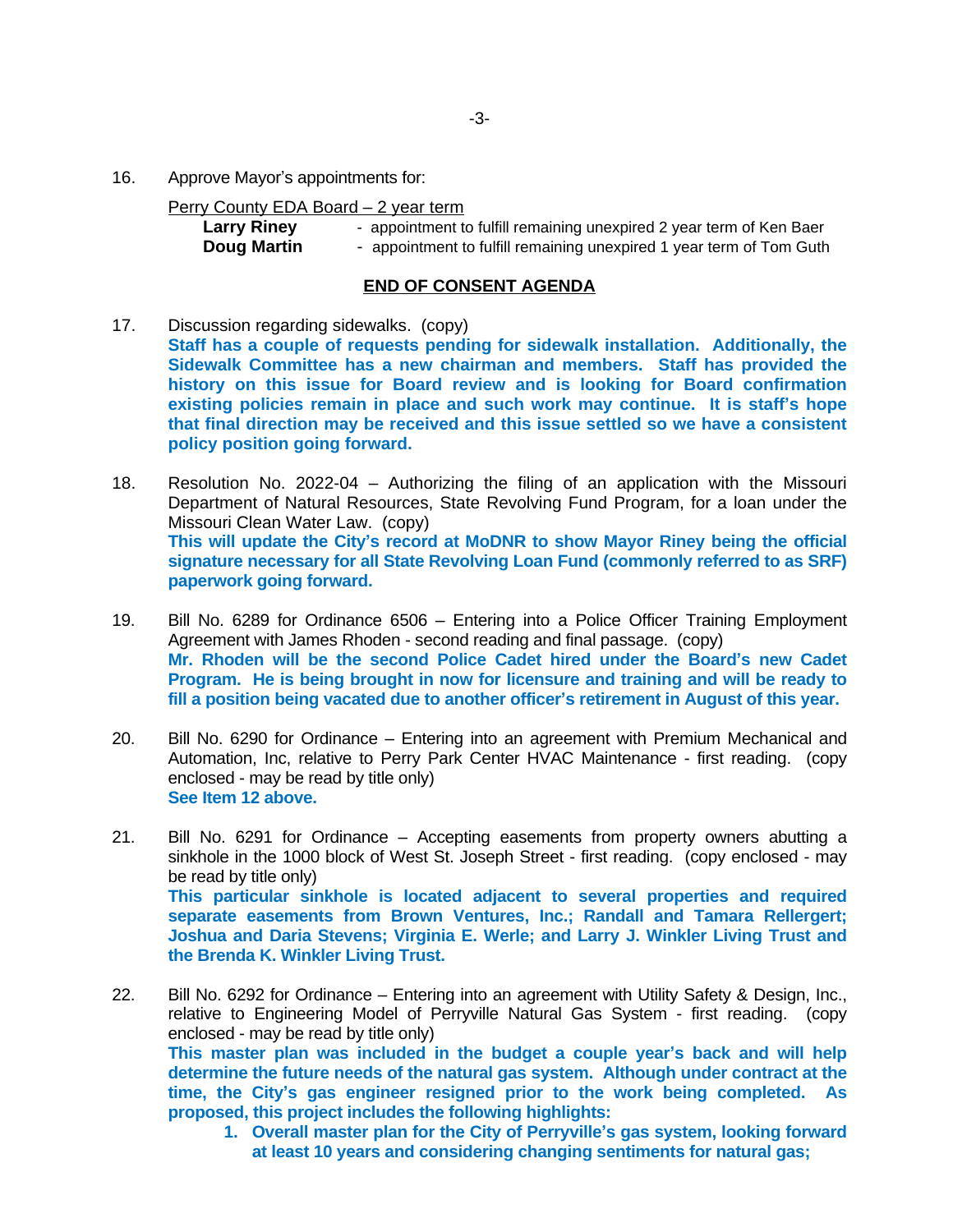## **2. Evaluate adding a 2nd take point;**

-4-

- **3. Consider our purchasing "storage" capacity;**
- **4. Explore the possibility of adding the ability to blend propane with our natural gas if necessary;**
- **5. Look at MDQ (Maximum Daily Quantity) to make sure it is at the right level, giving consideration for both industrial load and residential growth; and**
- **6. Evaluate the City's purchasing strategy to make sure we are still doing the best for our customers.**
- 23. Bill No. 6293 for Ordinance Entering into a T-Hangar Rental Agreement with Travis Brown - first reading. (copy enclosed - may be read by title only) **The recent closure of the private runway in Festus has resulted in a new tenant here in Perryville. It is thought that others are likely to follow.**
- 24. Bill No. 6294 for Ordinance Entering into an agreement with Jackson Street BrewCo, LLC, relative to the use of parking spaces for outdoor dining - first reading. (copy enclosed - may be read by title only) **This will allow Jackson Street BrewCo to add outside seating to a small area in front of their entrance, totaling 3 parking spaces. This will provide a great new amenity for residents and downtown visitors alike.**
- 25. Bill No. 6295 for Ordinance Entering into updated agreement with Baer Engineering, LLC first reading. (copy enclosed - may be read by title only) **This will renew the annual contract with Baer Engineering, LLC as our City Engineer. City Engineer Baer reports labor market concerns similar to what everyone else is seeing. He has shown the proposed changes in hourly rates within the attached documents and will be prepared to answer specific questions the Board may have.**
- 26. Committee Reports: Public Works, Public Safety, Finance, Liaison, Sidewalk, and Economic Development.
- 27. Report by City Administrator:
	- MML Southeast Regional Meeting June 23
	- Chester Bridge
	- Rededication of Soccer Park Tom Tomlinson Presentation Area (copy)
	- Municipal Court Transition
	- Missouri Leadership (copy)
	- WWTP Violation (copy)
	- Cable Service
	- Film Friendly Perryville
	- EDA Director Crystal Jones Meet and Greet May 4 at Bank of Mo (4:30-6:30)
- 28. Report by City Engineer.
- 29. Report by City Attorney.
- 30. Board concerns and comments and any other non-action items.